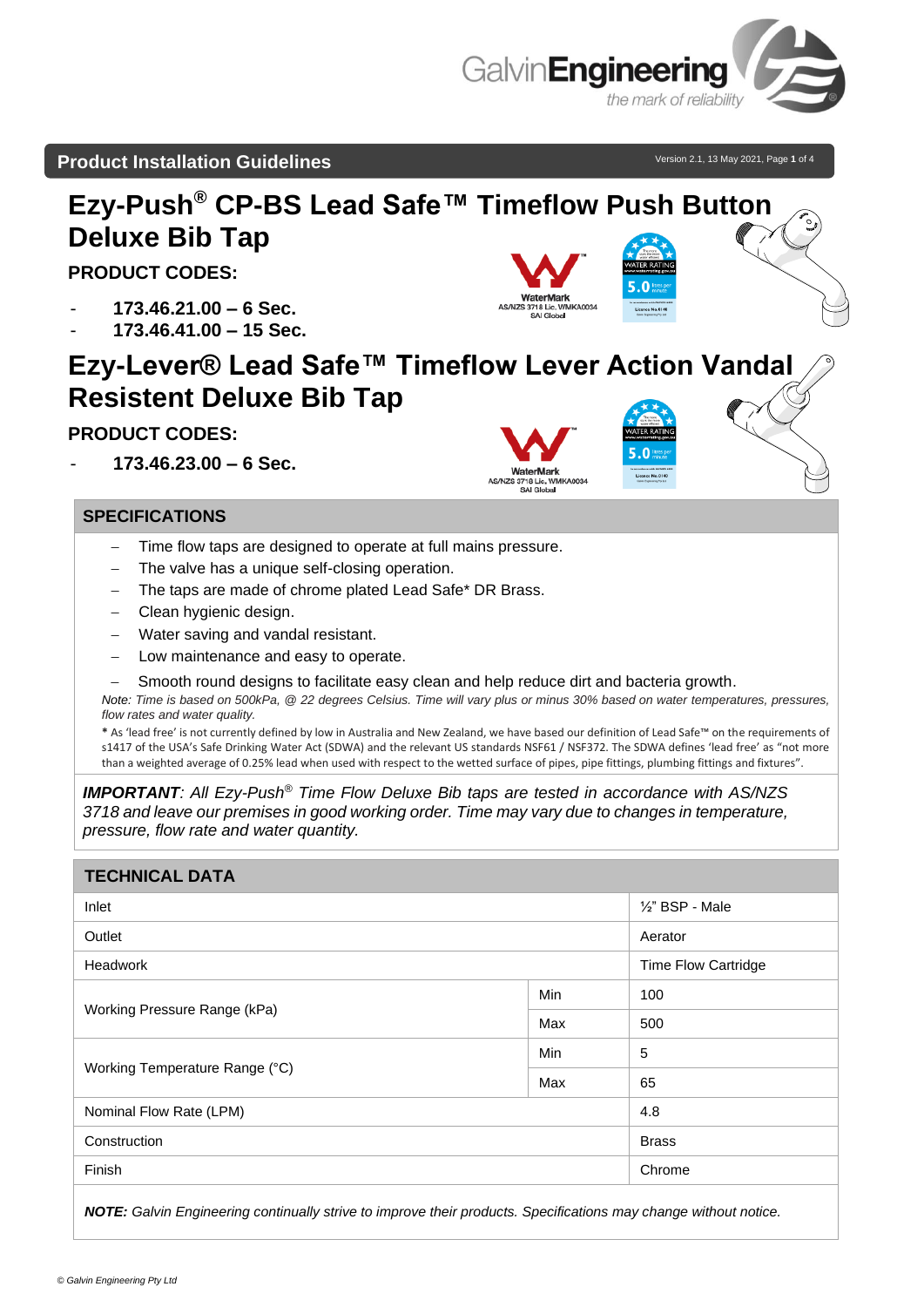#### **TOOLS REQUIRED**

- Spanner or adjustable crescent
- Thread tap or sealant

### **PRE-INSTALLATION**

− Before installation, all lines must be flushed. We recommend that a line strainer be installed prior to Time Flow Deluxe Bib taps to eliminate any foreign material.



#### **INSTALLATION**

*IMPORTANT: Galvin Engineering products must be installed in accordance with these installation instructions and in accordance with AS/NZS 3500, the PCA and your local regulatory requirements. Water and/or electrical supply conditions must also comply to the applicable national and/or state standards. Failing to comply with these provisions shall void the product warranty and may affect the performance of the product.*

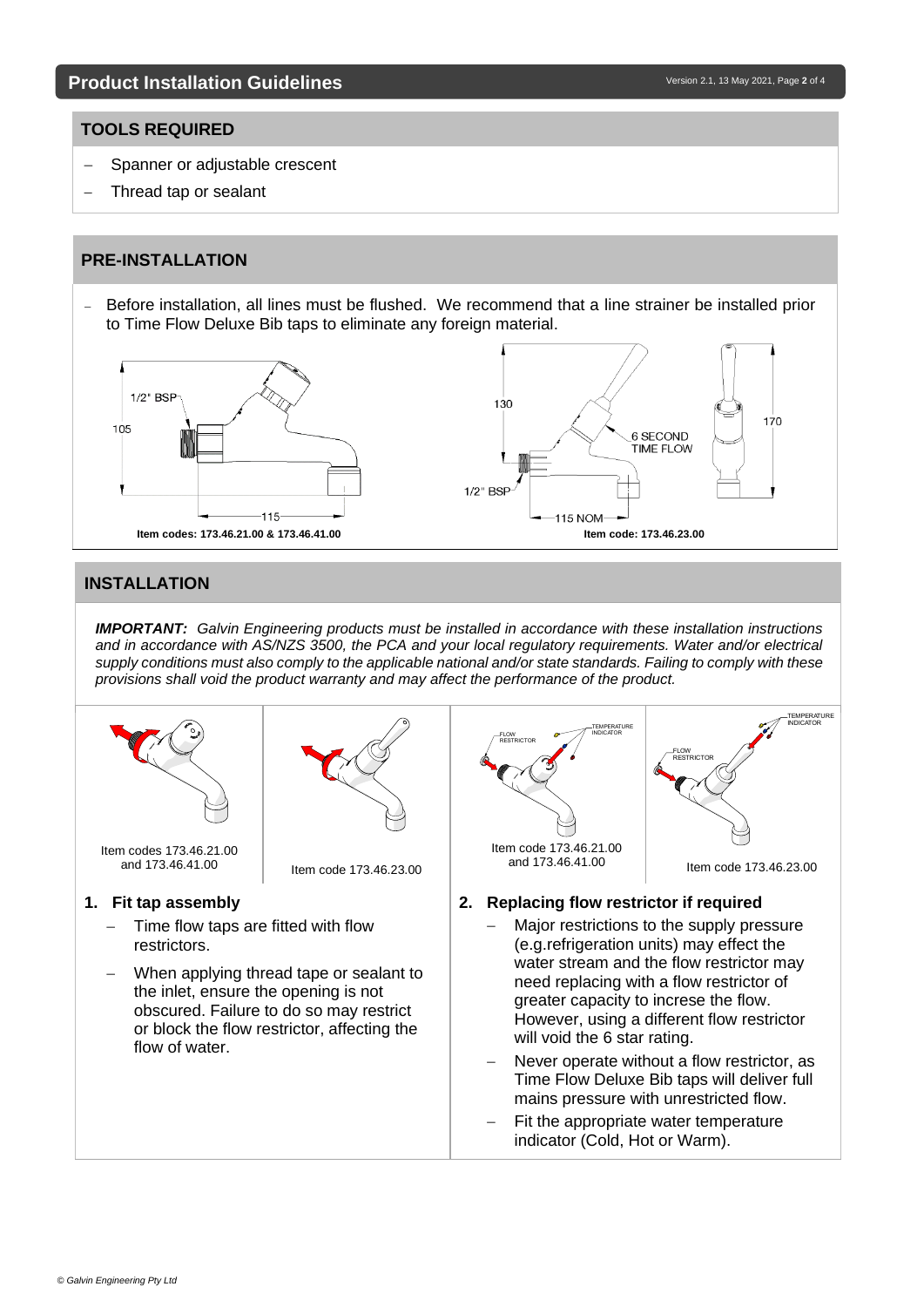# **Product Installation Guidelines** and the state of the state of the Version 2.1, 13 May 2021, Page 3 of 4



− Once fitted turn on water and check for leaks and correct operation.

| <b>TROUBLESHOOTING</b>                                       |                                                                                      |                                                                                                                                                      |  |
|--------------------------------------------------------------|--------------------------------------------------------------------------------------|------------------------------------------------------------------------------------------------------------------------------------------------------|--|
| <b>PROBLEM</b>                                               | <b>CAUSE</b>                                                                         | <b>RECTIFICATION</b>                                                                                                                                 |  |
| Water is not flowing<br>or inconsistent flow.                | Blocked flow regulator/ dirt in the<br>cartridge / water supply not on.              | Remove flow regulator from inlet and<br>remove debris. Install an inline strainer<br>to stop further blockages. Ensure<br>water supply is turned on. |  |
| Continous flow of<br>water.                                  | Top assembly cartridge loose or<br>internally obstructed or damaged.                 | Remove cartridge, clean with water<br>and re-grease spindle if required.                                                                             |  |
| Rate of flow<br>inadequate.                                  | The flow restrictor may not be<br>satisfactory due to inadequate<br>supply pressure. | Remove flow restrictor and replace<br>with a flow restrictor of different<br>capacity to suit (available from Galvin<br>Specialised).                |  |
| Button hard to<br>activate.                                  | Mains pressure may be too high.                                                      | Reduce mains pressure to below<br>500kPa.                                                                                                            |  |
|                                                              | Spindle sticking                                                                     | Remove cartridge, clean with water<br>and re-grease spindle if required.                                                                             |  |
| Water shuts off upon<br>release the button (if<br>not time). | Small spring at the bottom of the<br>cartridge piston dislodged.                     | Relocate spring, regrease spindle if<br>required.                                                                                                    |  |